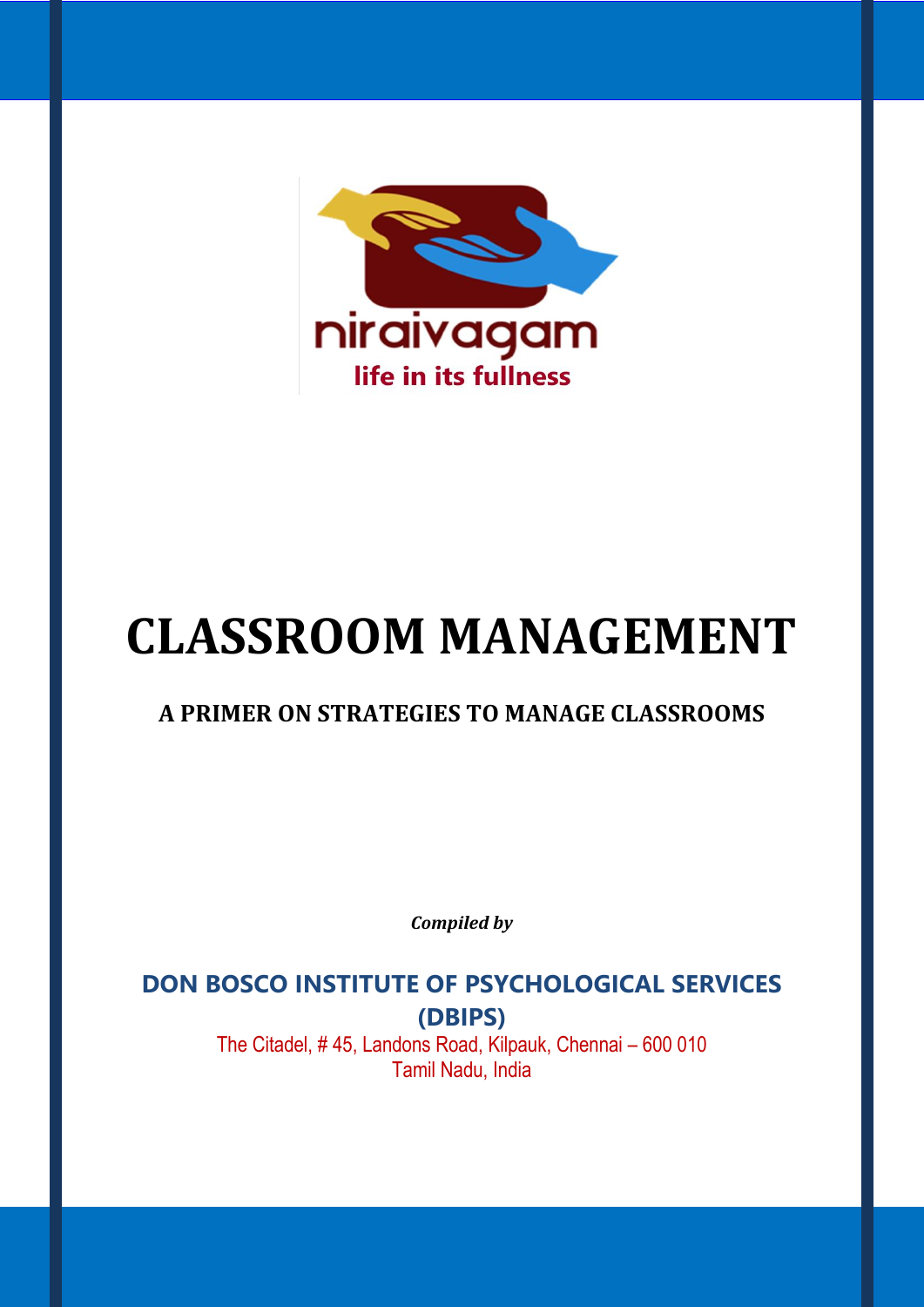# **CONTENTS**

|                                                           | <b>Introduction</b>                                                         | $\overline{2}$          |
|-----------------------------------------------------------|-----------------------------------------------------------------------------|-------------------------|
| <b>Evidence-based Techniques for Classroom Management</b> |                                                                             | $\overline{2}$          |
| А.                                                        | Allow the Student a 'Cool-Down' Break                                       | 2                       |
| В.                                                        | <b>Ask Open-Ended Questions</b>                                             | $\overline{2}$          |
| C.                                                        | Assign a Reflective 'Processing' Essay After Misbehavior                    | 3                       |
| D.                                                        | Do Not Get Entangled in Arguments                                           | 3                       |
| Е.                                                        | <b>Emphasize the Positive in Teacher Requests</b>                           | 3                       |
| F.                                                        | <b>Expand the Range of Classroom Behavior Interventions</b>                 | 3                       |
| G.                                                        | Give Praise That is Specific and Do Not Embarrass the Student               | 4                       |
| Н.                                                        | <b>Give Problem Students Frequent Positive Attention</b>                    | 4                       |
| ı.                                                        | Have the Student Participate in Creating a Behavior Plan                    | 4                       |
| J.                                                        | <b>Increase 'Reinforcement' Quality of the Classroom</b>                    | 4                       |
| К.                                                        | Keep Responses Calm, Brief, and Businesslike                                | 5                       |
| L.                                                        | <b>Listen Actively</b>                                                      | 5                       |
| М.                                                        | <b>Offer the Student a Face-Saving out</b>                                  | 5                       |
| N.                                                        | Proactively Interrupt the Student's Anger Early in the Escalation Cycle     | 5                       |
| О.                                                        | <b>Project Calmness When Approaching an Escalating Student</b>              | 6                       |
| Р.                                                        | <b>Relax Before Responding</b>                                              | 6                       |
| Q.                                                        | <b>Reward Alternative (Positive) Behaviors</b>                              | 6                       |
| R.                                                        | <b>State Teacher Directives as Two-Part Choice Statements</b>               | 6                       |
| S.                                                        | Use a 'Buddy Teacher' for Brief Student Breaks                              | $\overline{\mathbf{z}}$ |
| Т.                                                        | Use Non-Verbal and Para-Verbal Behaviors to Defuse Potential Confrontations | 7                       |
| U.                                                        | <b>Use 'Soft' Reprimands</b>                                                | 7                       |
| V.                                                        | Validate the Student's Emotion by Acknowledging it                          | 7                       |
|                                                           | <b>Snapshot of Strategies</b>                                               |                         |
|                                                           | <b>Conclusion</b>                                                           |                         |
| <b>References</b>                                         |                                                                             | 9                       |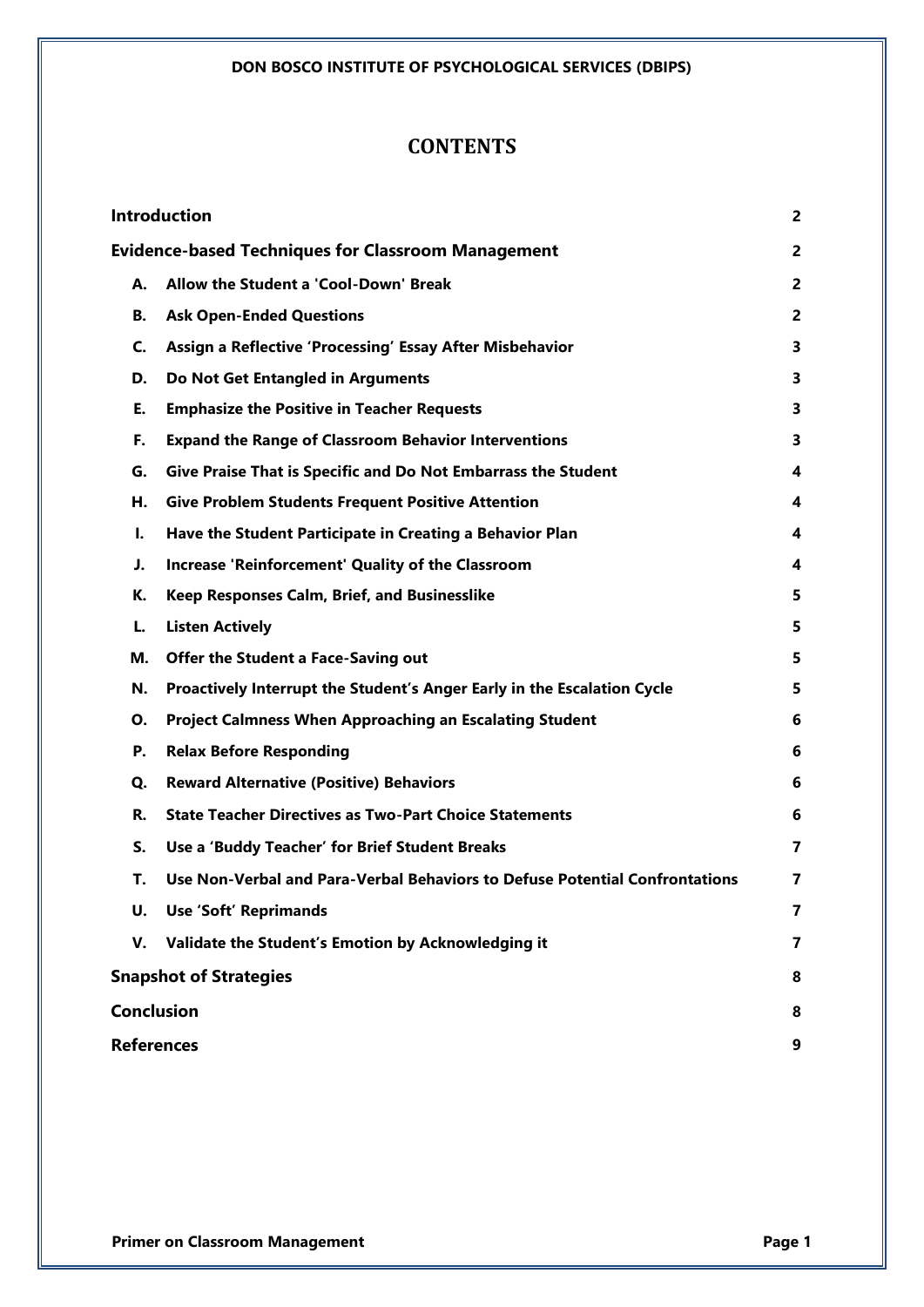# **CLASSROOM MANGEMENT**

### **Introduction**

Teachers play various roles in a typical classroom, but surely one of the most significant is that of classroom manager. Effective teaching and learning is a base for student's achievement and it is possible in a well-managed classroom. However, if students are disorderly and disrespectful, and no apparent rules and procedures guide behavior, chaos becomes the norm. Students who are difficult to manage can frequently interrupt instruction, often do poorly in academics, and may show little motivation to learn. In these situations, both teachers and students suffer; and teachers struggle to teach, and students most likely learn much less than they should. In contrast, well-managed classrooms provide an environment in which teaching and learning can flourish. But a well-managed classroom doesn't just appear out of nowhere. It takes a good deal of effort to create, and teacher is the most responsible for creating it.

# **Evidence-based Techniques for Classroom Management**

There are no magic strategies for managing the behaviors of students. However, research shows that certain techniques tend to work best with these school children and youth. A few evidence-based strategies with instances are described in the following pages:

**A. Allow the Student a 'Cool-Down' Break** (Long, Morse, & Newman, 1980). Select a corner of the room (or area outside the classroom with adult supervision) where the target student can take a brief 'respite break' whenever he or she feels angry or upset. Be sure to make cool-down breaks available to all students in the classroom, to avoid singling out only those children with anger-control issues. Whenever a student becomes upset and defiant, offer to talk the situation over with that student once he or she has calmed down and then direct the student to the cool-down corner. (E.g., "Thomas, I want to talk with you about what is upsetting you, but first you need to calm down. Take five minutes in the cool-down corner and then come over to my desk so we can talk.")

**B. Ask Open-Ended Questions** (Lanceley, 1999). If a teacher who is faced with a confrontational student does not know what triggered that student's defiant response, the instructor can ask neutral, open-ended questions to collect more information before responding. You can pose 'who', 'what', 'where', 'when', and 'how' questions to understand the problem fully and identify possible solutions. Some sample questions are "What do you think made you angry when you were talking with Shankar?" and "Where were you when you realized that you had misplaced your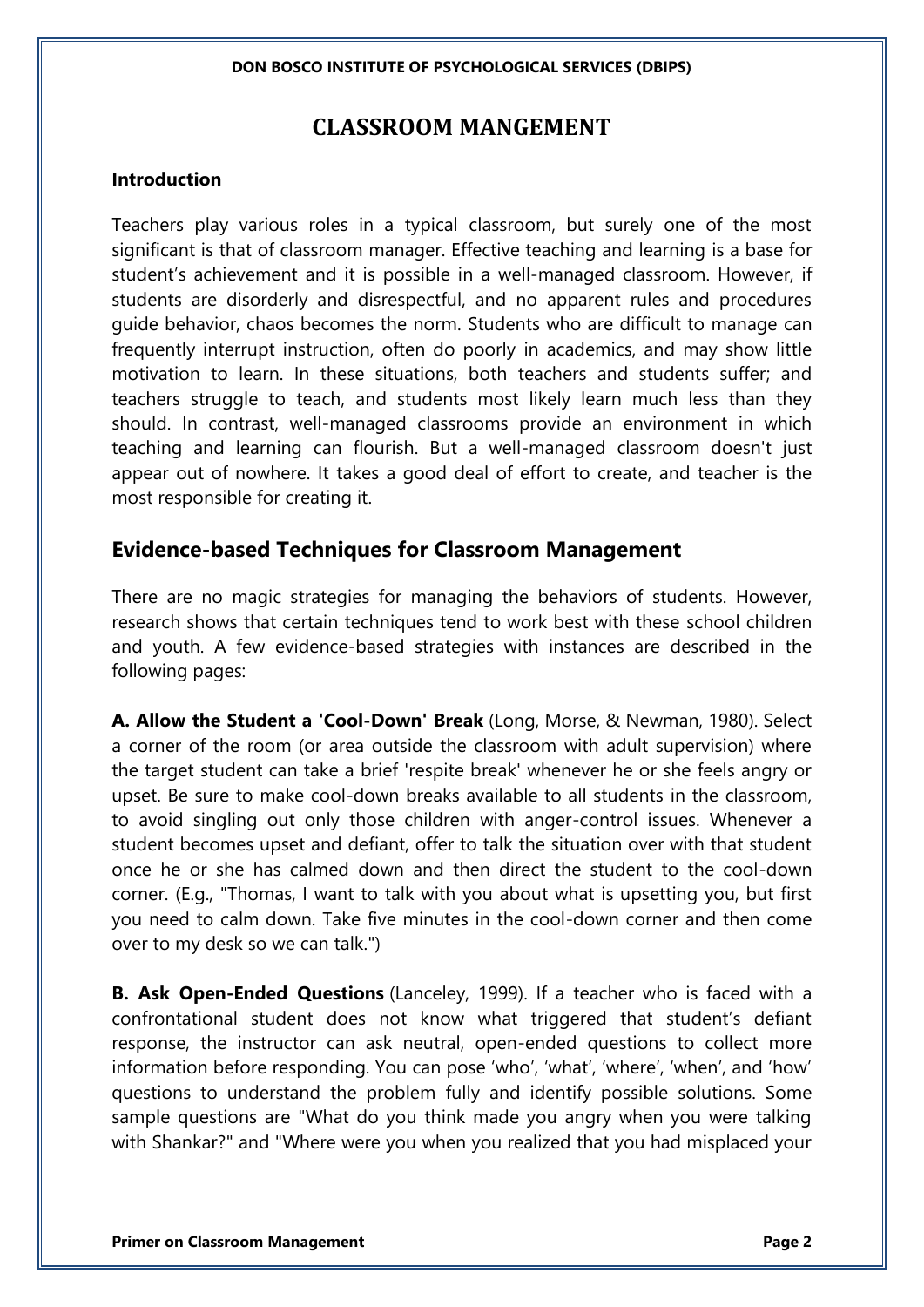science book?" One caution: Avoid asking 'why' questions (e.g., "Why did you get into that fight with John?") because they can imply that you are blaming the student.

**C. Assign a Reflective 'Processing' Essay After Misbehavior** (Boynton & Boynton, 2005; Mayer & Ybarra, 2004; Walker, Colvin, & Ramsey, 1995). The student who gets into a conflict must write and submit to the teacher a brief 'process' plan outlining how they will improve their behavior. At minimum, the plan would state: (1) the role the student played in the conflict, (2) the part that other participants may have taken in the incident, (3) the student's suggestions for finding the best possible resolution to the problem, and (4) how the student can act in the future to prevent the conflict from recurring.

**NOTE:** Some teachers use a pre-printed structured questionnaire containing these 4 items for the student to complete.

**D. Do Not Get Entangled in Arguments** (Walker & Walker, 1991). The careful teacher avoids being dragged into arguments or unnecessary discussion when disciplining students. When you must deliver a command to, confront, or discipline a student who is defiant or confrontational, be careful not to get 'hooked' into a discussion or argument with that student. If you find yourself being drawn into an exchange with the student (e.g., raising your voice, warning the student), immediately use strategies to disengage yourself (e.g., by moving away from the student, repeating your request in a business-like tone of voice, imposing a pre-determined consequence for noncompliance.

**E. Emphasize the Positive in Teacher Requests** (Braithwaite, 2001). When an instructor's request has a positive 'spin', that teacher is less likely to trigger a power struggle and more likely to gain student compliance. Whenever possible, avoid using negative phrasing (e.g., "If you don't return to your seat, I can't help you with your assignment"). Instead, restate requests in positive terms (e.g., "I will be over to help you on the assignment just as soon as you return to your seat").

**F. Expand the Range of Classroom Behavior Interventions** (Sprick, Borgmeier, & Nolet, 2002). The teacher who has developed an array of in-class consequences for minor misbehaviors can prevent students from being sent to the principal's office or to in-school detention. First, list those common misbehaviors that you believe should typically be handled in the classroom (e.g. being late to class, talking out). When finished, categorize your list of misbehaviors into 3 groups: 'Level 1' (mild) misbehaviors, 'Level 2' (medium) misbehaviors, and 'Level 3' (more serious) misbehaviors. Then, list next to each level of problem behaviors a range of in-class consequences that you feel appropriately match those types of misbehavior. For instance, you may decide that a 'soft' reprimand would be a choice to address Level 1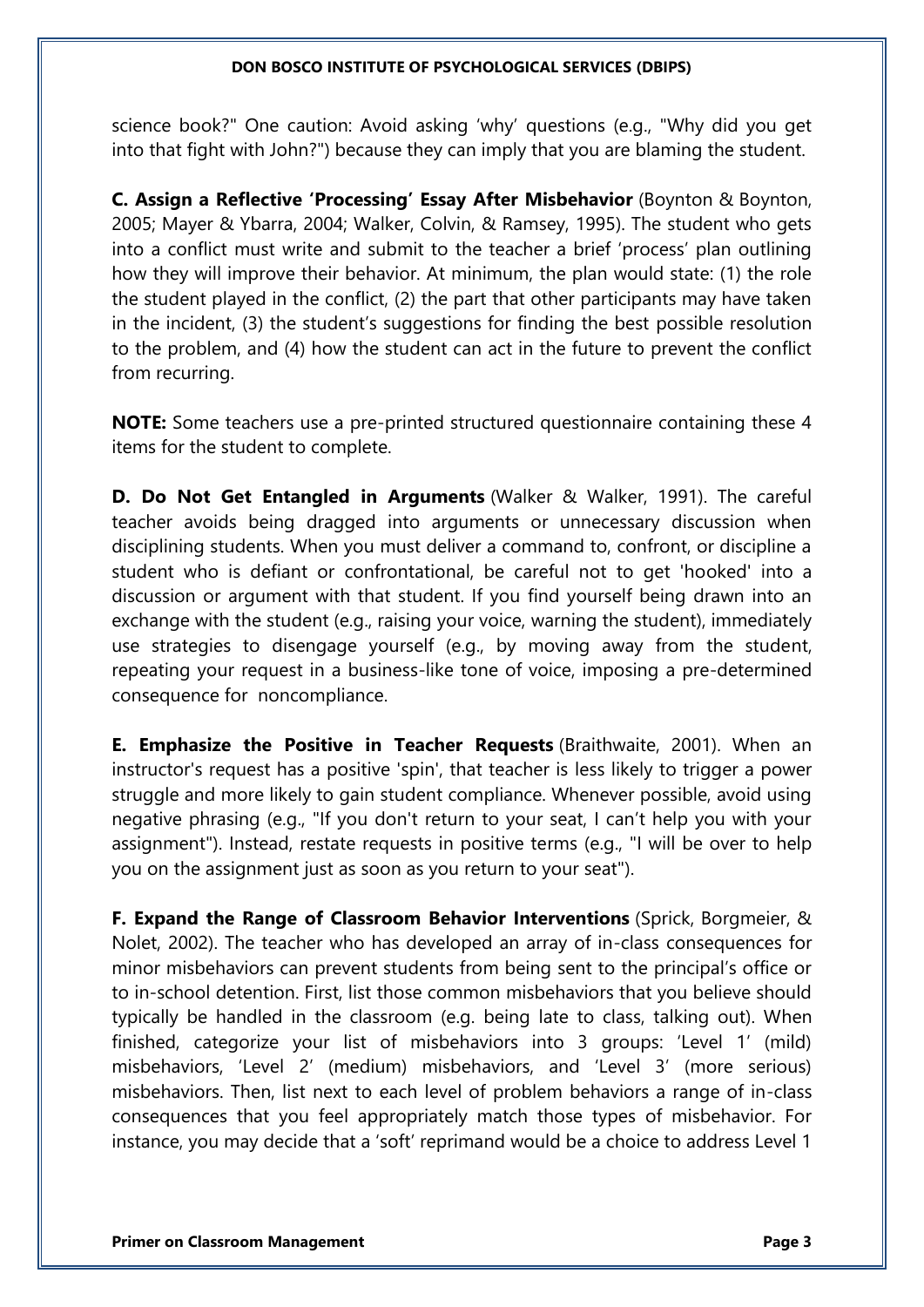misbehaviors, while a phone call to the parent would be a choice for Level 3 misbehaviors.

**NOTE:** In-class consequences are intended for minor misbehaviors. You should notify an administrator whenever students display behaviors that seriously disrupt learning or pose a risk to the safety of that student or to others.

**G. Give Praise That is Specific and Do Not Embarrass the Student** (Sprick, Borgmeier, & Nolet, 2002). Difficult-to-mange students can respond well to adult praise but only when it is sincere and specific, and is not embarrassing. Ideally, the teacher should deliver praise as soon as possible after the positive behavior. Praise should be specific and descriptive because vague and general praise do not give the student any useful information about how their behavior meets or exceeds the teacher's expectations. For older students who tend to dislike being praised in a highly public manner, the teacher can use a more indirect approach (e.g., writing a note of praise on the student's graded assignment, praising the student in a private conversation, calling the student's parent to praise the student).

**H. Give Problem Students Frequent Positive Attention** (Sprick, Borgmeier, & Nolet, 2002). Teachers should make an effort to give positive attention or praise to problem students at least three times more frequently than they reprimand them. The teacher gives the student the attention or praise during moments when that student is acting appropriately, and keeps track of how frequently they give positive attention and reprimands to the student. This heavy dosing of positive attention and praise can improve the teacher's relationship with problem students.

**I. Have the Student Participate in Creating a Behavior Plan** (Walker, Colvin, & Ramsey, 1995). Students can feel a greater sense of ownership when they are invited to contribute to their behavior management plan. Students also tend to know better than anyone else what triggers will set off their problem behaviors and what strategies they find most effective in calming themselves and avoiding conflicts or other behavioral problems.

**J. Increase 'Reinforcement' Quality of the Classroom** (Dunlap & Kern, 1996; Mayer & Ybarra, 2004). If a student appears to be defiant or non-compliant in an effort to escape the classroom, the logical solution is to make the classroom environment and activities more attractive and reinforcing for that student. Unfortunately, the student who fails repeatedly at academics can quickly come to view school as punishment. Some ideas to increase motivation to remain in the classroom are to structure lessons or assignments around topics of high interest to the target student, to increase opportunities for cooperative learning (which many students find reinforcing), and to adjust the target student's instruction so that he or she experiences a high rate of success on class work and home work.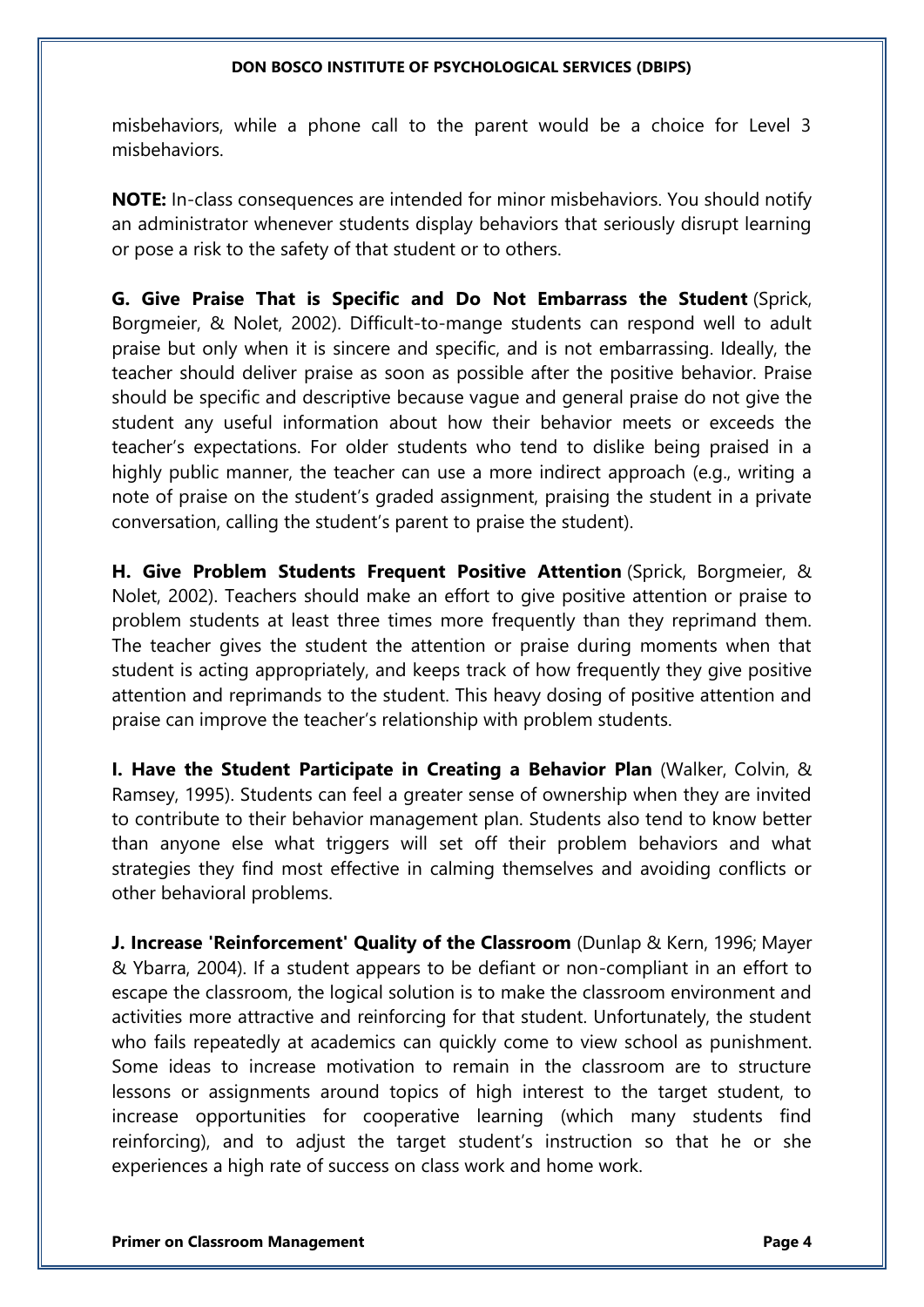**K. Keep Responses Calm, Brief, and Businesslike** (Mayer, 2000; Sprick, Borgmeier, & Nolet, 2002). Because teacher's sarcasm or lengthy negative reprimands can trigger defiant student behavior, instructors should respond to the student in a 'neutral', businesslike, calm voice. Also, keep responses brief when addressing the non-compliant student. Short responses of teacher give the defiant student less control over the interaction and can also prevent instructors from inadvertently 'rewarding' misbehaving students with lots of negative adult attention.

**L. Listen Actively** (Lanceley, 1999; Long, Morse, & Newman, 1980). The teacher demonstrates a sincere desire to understand a student's concerns when he or she actively listens to and then summarizes those concerns. Many students lack effective negotiation skills in dealing with adults. As a result, these students may become angry and defensive when they try to express a complaint to the teacher even when that complaint is well founded. The teacher can show that he or she wants to understand the student's concern by summing up the crucial points of that concern (paraphrasing) in his or her own words. Examples of paraphrase comments include 'Let me be sure that I understand you correctly…', 'Are you telling me that…?', 'It sounds to me like these are your concerns:…' When teachers engage in 'active listening' by using paraphrasing, they demonstrate a respect for the student's point of view and can also improve their own understanding of the student's problem.

**M. Offer the Student a Face-Saving out** (Thompson & Jenkins, 1993). Students sometimes blunder into potential confrontations with their teachers; when this happens, the teacher helps the student to avoid a full-blown conflict in a manner that allows the student to save face. Try this face-saving de-escalation tactic: Ask the difficult-to-manage student "Is there anything that we can work out together so that you can stay in the classroom and be successful?" Such a statement treats the student with dignity, models negotiation as a positive means for resolving conflict, and demonstrates that the instructor wants to keep the student in the classroom. It also provides the student with a final chance to resolve the conflict with the teacher and avoid other, more serious disciplinary consequences. Be prepared for the possibility that the student will initially give a sarcastic or unrealistic response (e.g., "Yeah, you may leave me alone and stop trying to get me to do class work!"). Ignore such attempts to hook you into a power struggle and simply ask again whether there is any reasonable way to engage the student's cooperation. When asked a second time, students will often come up with workable ideas for resolving the problem. If the student continues to be non-compliant, however, simply impose the appropriate consequences for that misbehavior and or refer to the school counselor.

**N. Proactively Interrupt the Student's Anger Early in the Escalation Cycle** (Long, Morse, & Newman, 1980; Walker, Colvin, & Ramsey, 1995). The teacher may be able to 'interrupt' a student's escalating behaviors by redirecting that student's attention or temporarily removing the student from the setting. If the student is showing only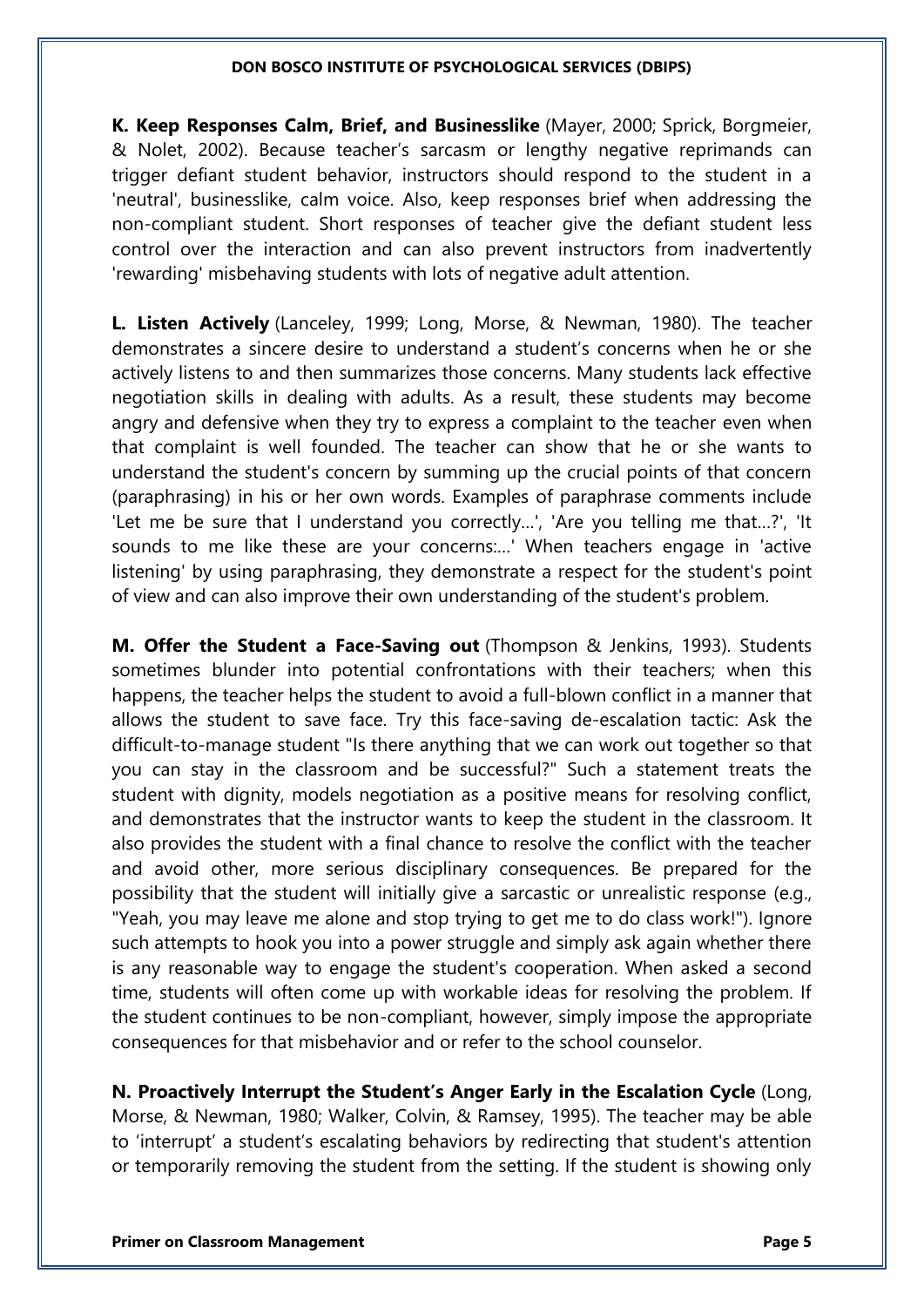low-level defiant or non-compliant behavior, you might try engaging the student in a high-interest activity such as playing an educational computer game or acting as a classroom representative or helper. Or you may want to briefly remove the student from the room ('antiseptic bounce') to prevent the student's behavior from escalating into a full-fledged confrontation. For example, you might send the student to the main office on a task, with the expectation that when the student returns to the classroom, he or she will have calmed down.

**O. Project Calmness When Approaching an Escalating Student** (Long, Morse, & Newman, 1980; Mayer, 2000; Walker, Colvin, & Ramsey, 1995). A teacher's chances of defusing a potential confrontation with an angry or defiant student increase greatly if the instructor carefully controls his or her behavior when first approaching the student. Here are important tips: Move toward the student at a slow, deliberate pace, and respect the student's private space by maintaining a reasonable distance. If possible, speak privately to the student, using a calm and respectful voice. Avoid body language that might provoke the student, such as staring, hands on hips, or finger pointing. Keep your comments brief. If the student's negative behaviors escalate despite your best efforts, move away from the student and seek additional adult assistance or initiate a crisis-response plan.

**P. Relax Before Responding** (Braithwaite, 2001). Educators can maintain self-control during a tense classroom situation by using a brief, simple stress reduction technique before responding to a student's provocative remark or behavior. When provoked, for example, take a deeper-than-normal breath and release it slowly, or mentally count from 10 to zero in a descending order. As an added benefit, this strategy of conscious relaxation allows the educator an additional moment to think through an appropriate response rather than simply reacting to the student's behavior.

**Q. Reward Alternative (Positive) Behaviors** (Mayer & Ybarra, 2004; Walker, Colvin, & Ramsey, 1995). The teacher can shape positive behaviors by selectively calling on the student or providing other positive attention or incentives only when the student is showing appropriate social and academic behaviors. The teacher withholds positive attention or incentives when the student misbehaves or does not engage in academics.

**R. State Teacher Directives as Two-Part Choice Statements** (Walker, 1997). When a student's confrontational behavior seems driven by a need for control, the teacher can derive at a framework to uncooperative students as a two-part statement. First, present the negative, or non-compliant, choice and its consequences (e.g., if an assignment is not completed, the student must stay after school). Then state the positive behavioral choice that you would like the student to select (e.g., the student can complete the assignment within the allotted time and not stay after school). Here is a sample 2-part choice statement, 'John, you can stay after school to finish the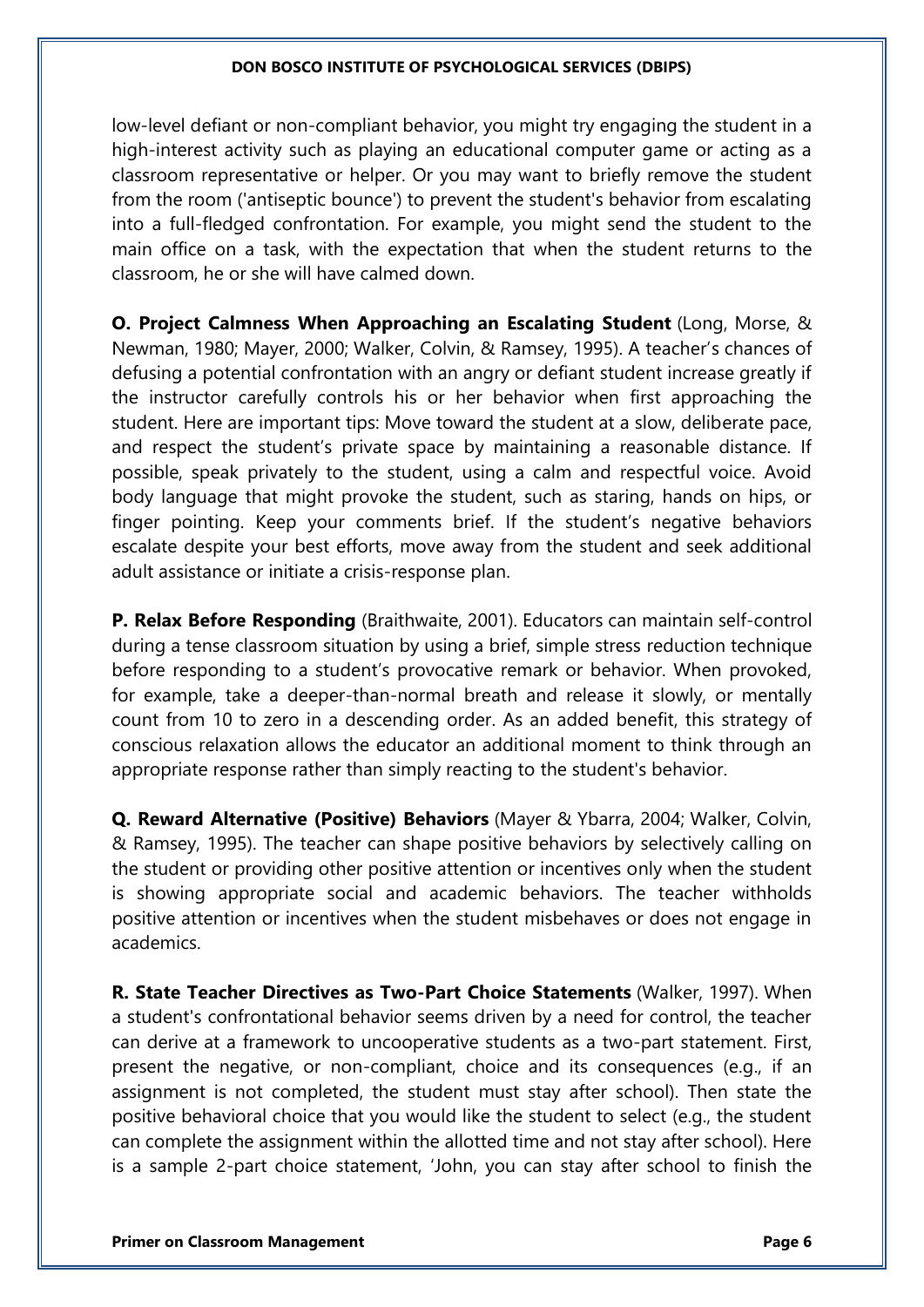class assignment or you can finish the assignment now and not have to stay after class. It is your choice.'

**S. Use a 'Buddy Teacher' for Brief Student Breaks** (Boynton & Boynton, 2005). Sending a mildly non-compliant student on a short visit to a neighboring classroom can give both the teacher and student a needed break. Arrange with an instructor in a nearby room for either of you to send a student to the other's room whenever you need a short respite from the student. Set aside a seating area in each classroom for visiting student if viable. The playroom is another choice of place for a short break.

**NOTE:** These timeouts should be used only sparingly and should NOT be used if the student appears to find the breaks rewarding or to seek them as a way to avoid work.

**T. Use Non-Verbal and Para-Verbal Behaviors to Defuse Potential Confrontations** (Braithwaite, 2001; Long, Morse, & Newman, 1980; Walker, Colvin, & Ramsey, 1995). When interacting with difficult-to-manage and or confrontational students, teachers can use non-verbal and para-verbal techniques such as nonthreatening body language, soft tone of voice, or strategic pauses during speech, to reduce tensions. For example, if a student is visibly agitated, you may decide to sit down next to the student at eye level (a less threatening posture) rather than standing over that student. Or you might insert a very brief 'wait time' before each response to the student, as these micro-pauses tend to signal calmness, slow a conversation down and help to prevent it from escalating into an argument.

**U. Use 'Soft' Reprimands** (Sprick, Borgmeier, & Nolet, 2002). The teacher gives a brief, gentle signal to direct back to task any students who is just beginning to show signs of misbehavior or non-compliance. These 'soft' reprimands can be verbal (a quiet word to the student) or non-verbal (a significant look). If a soft reprimand is not sufficient to curb the student's behaviors, the teacher may call the student aside for a private problem-solving conversation or implement appropriate disciplinary consequences, or refer to the school counselor.

**V. Validate the Student's Emotion by Acknowledging it** (Lanceley, 1999). When the teacher observes that a student seems angry or upset, the instructor labels the emotion that seems to be driving that student's behavior. 'Emotion labeling' can be a helpful tactic in deescalating classroom confrontations because it prompts the student to acknowledge his or her current state of feeling directly rather than continuing to communicate it indirectly through acting-out behavior. A teacher, for example, who observes a student slamming his/her books down on desk and muttering to self after returning from a class, might say to the student, "You seem upset / angry. Could you tell me what is wrong?" Once a powerful emotion such as anger is labeled, the teacher and student can then talk about it, figure out what may have triggered it, and jointly find solutions that will mitigate it. Emotion labeling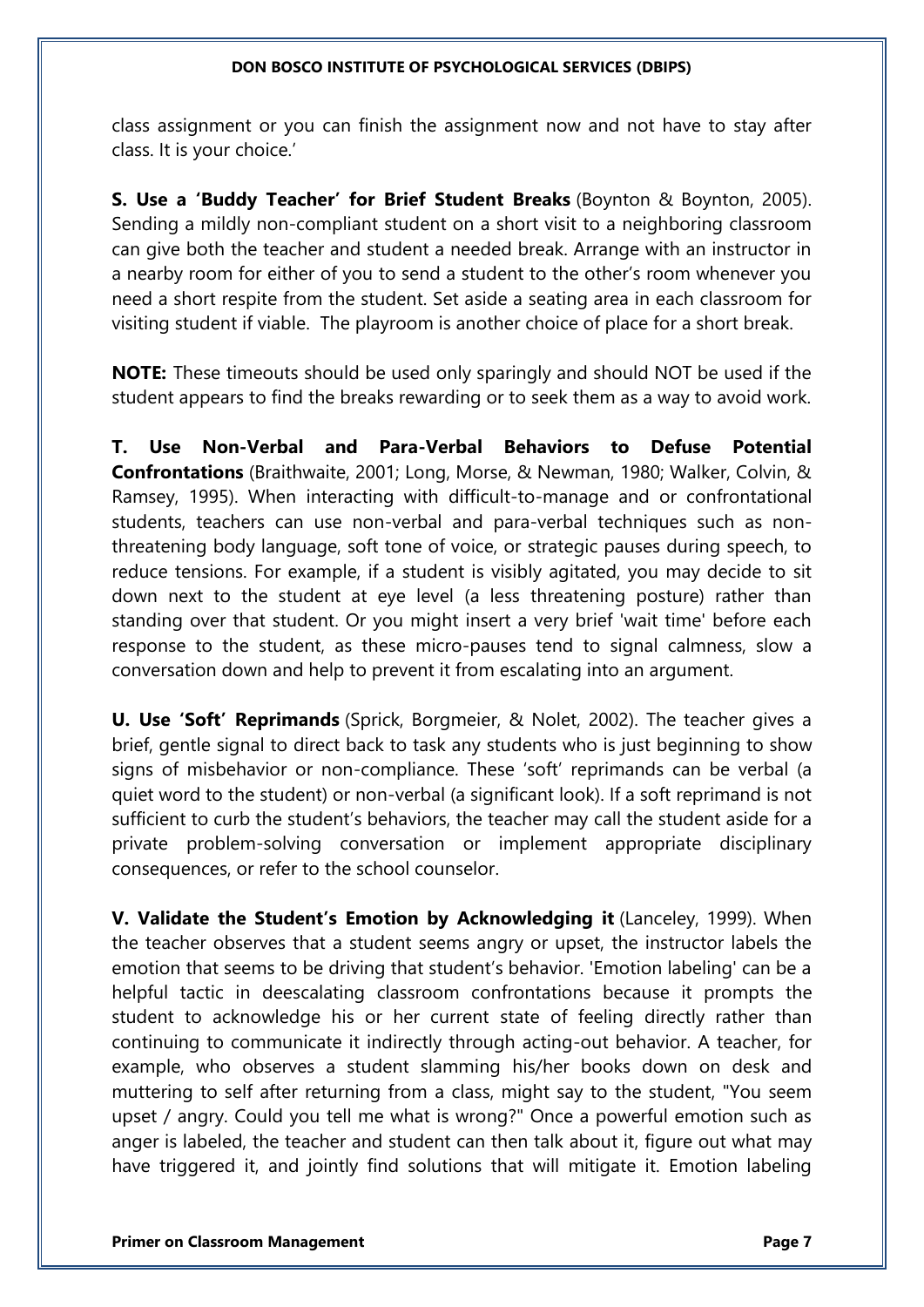should generally be done in a tentative manner ("Joy, you sound nervous…", "Anita, you appear frustrated…"), since one can never know with complete certainty what feelings another person is experiencing.

## **Snapshot of Strategies**

(1) Give positive recognition to student. Even actions as simple as greeting the student daily at the classroom door or stopping by the student's desk to ask 'How are you doing?' can over time turn strained relationships into positive ones.

(2) Monitor the classroom frequently and intervene proactively to redirect students before their mild misbehaviors escalate into more serious problems.

(3) Avoid saying or doing things that are likely to anger or set off a student. Speak calmly and respectfully, for example, rather than raising your voice or using sarcasm.

(4) When you must intervene with a misbehaving student, convey the message to the student that you will not tolerate the problem behavior, but you continue to value and accept the student.

(5) Remember that the ultimate goal of any disciplinary measure is to teach the student more positive ways of behaving. Punishment generally does not improve student behaviors over the long term and can have significant and lasting negative effects on school performance and motivation. Proactive actions are preferred.

(6) Develop a classroom 'crisis response plan' to be implemented in the event that one or more students display aggressive behaviors that threaten their own safety or the safety of others. Be sure that your administrator approves this classroom crisis plan and that everyone who has a part in the plan knows his or her role.

**One final thought:** While you can never predict behaviors of your students in the classroom, you will usually achieve the best outcomes by remaining calm, following pre-planned intervention strategies for misbehavior, and acting with consistency and fairness when intervening with or disciplining students.

## **Conclusion**

Clearly, teachers can have a major impact on student's achievement. Among the roles of the classroom teacher—making choices about instructional strategies, designing classroom curriculum, and employing classroom management techniques classroom management is arguably the foundation. Good classroom managers are teachers who understand and use specific techniques. Awareness of and training in these techniques can change teacher behavior, which in turn changes student behavior and ultimately affects student achievement positively.